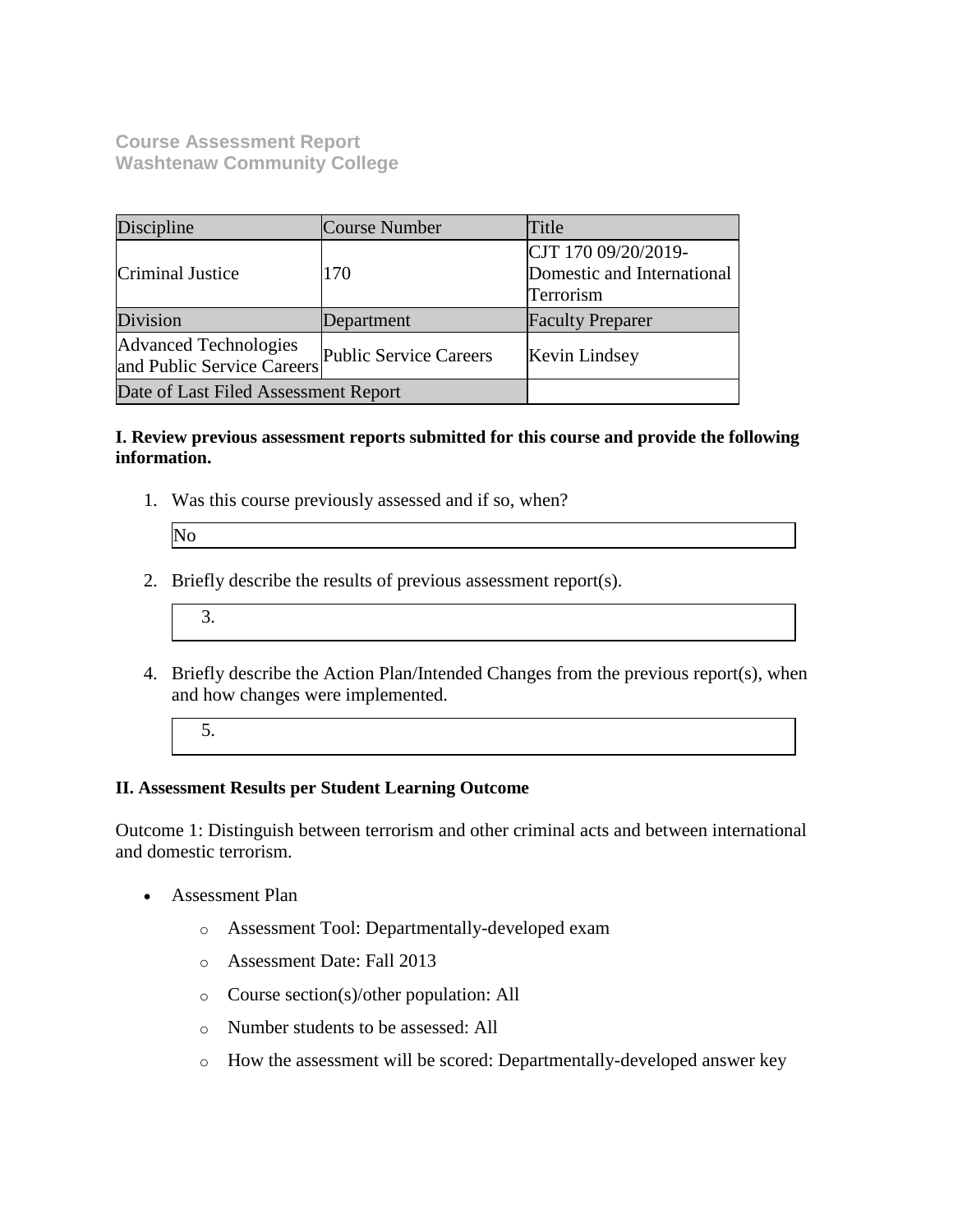- o Standard of success to be used for this assessment: 80% of students will score 75% or higher.
- o Who will score and analyze the data: Two CJT faculty and Department Chair
- 1. Indicate the Semester(s) and year(s) assessment data were collected for this report.

| Fall (indicate years below) below) | Winter (indicate years) | SP/SU (indicate years)<br>below) |
|------------------------------------|-------------------------|----------------------------------|
| 2018                               |                         |                                  |

2. Provide assessment sample size data in the table below.

| # of students enrolled | # of students assessed |
|------------------------|------------------------|
|                        |                        |

3. If the number of students assessed differs from the number of students enrolled, please explain why all enrolled students were not assessed, e.g. absence, withdrawal, or did not complete activity.

One student did not complete any of the exams.

4. Describe how students from all populations (day students on campus, DL, MM, evening, extension center sites, etc.) were included in the assessment based on your selection criteria.

This was the only section of this course offered this semester.

5. Describe the process used to assess this outcome. Include a brief description of this tool and how it was scored.

The exam consisted of multiple-choice and short answer questions. The multiplechoice questions were scored via an answer key and scantron sheets. The short essay questions were scored by the Instructor on record.

6. Briefly describe assessment results based on data collected for this outcome and tool during the course assessment. Discuss the extent to which students achieved this learning outcome and indicate whether the standard of success was met for this outcome and tool.

### Met Standard of Success: Yes

The entire exam consisted of 40 points. However, a review of the various questions was completed, and it was noted that 14 questions on this exam directly related to the outcome.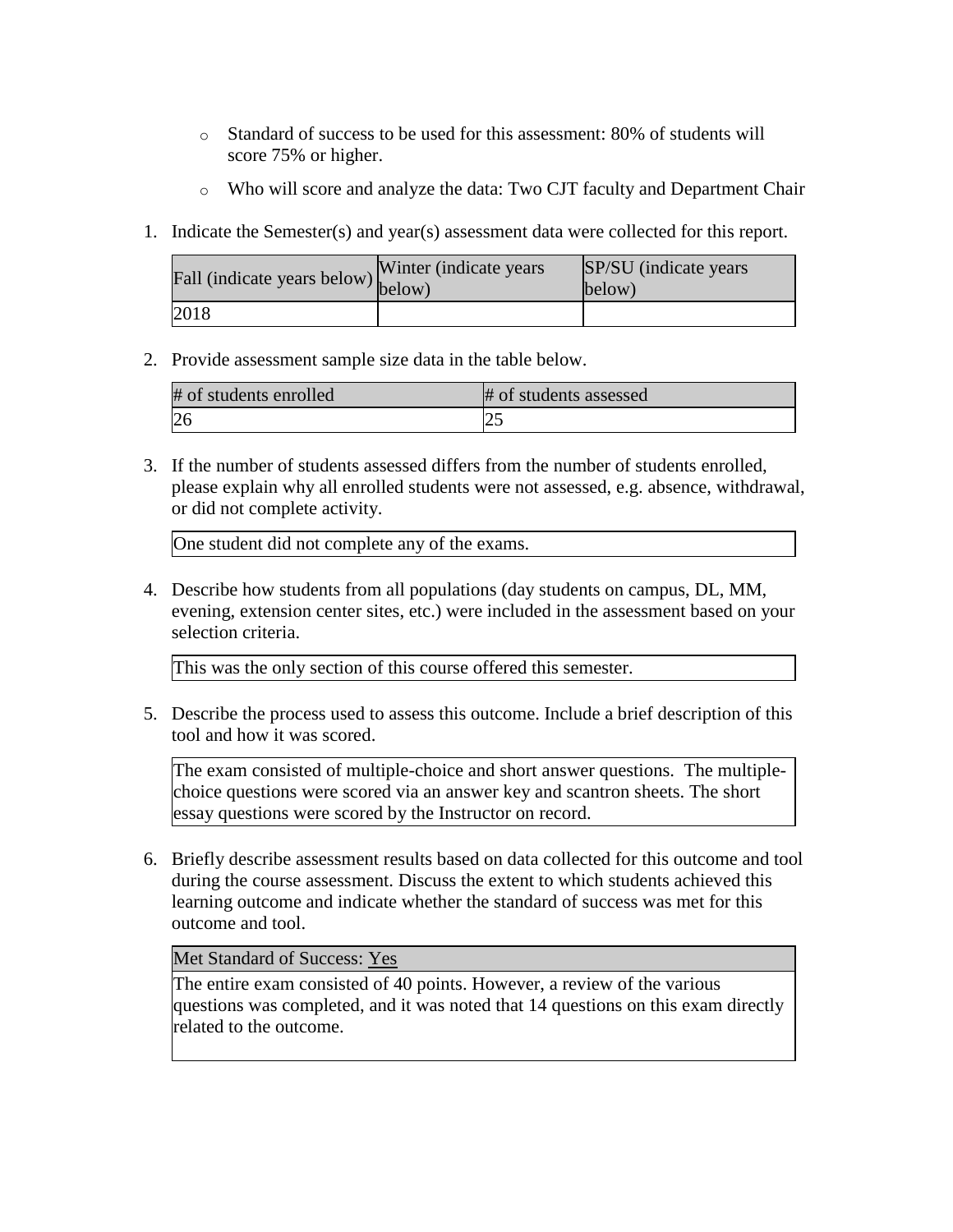Based on the 14 questions that directly related to the outcome, 88% of students scored 75% or better on the outcome-related questions on the exam. Therefore, the standard of success was met for this outcome and tool.

7. Based on your interpretation of the assessment results, describe the areas of strength in student achievement of this learning outcome.

The areas of strength for the students in this area are overall student knowledge. 22 of the 25 students that took the exam received at least a score of 75% on the outcome-related questions on the exam. Further, several students received a score of 100%.

8. Based on your analysis of student performance, discuss the areas in which student achievement of this learning outcome could be improved. If student met standard of success, you may wish to identify your plans for continuous improvement.

Although students met the achievement criteria for this outcome, there were still several students who did poorly on the exam. In fact, those students scored near 50% on their exams. Therefore, further repetition relative to the terms for this outcome will continue to be done.

Outcome 2: Identify reasons for the use of terrorism by groups and individuals, including cultural and religious reasons.

- Assessment Plan
	- o Assessment Tool: Departmentally-developed exam
	- o Assessment Date: Fall 2013
	- o Course section(s)/other population: All
	- o Number students to be assessed: All
	- o How the assessment will be scored: Departmentally-developed answer key
	- o Standard of success to be used for this assessment: 80% of students will score 75% or higher.
	- o Who will score and analyze the data: Two CJT faculty and Department Chair
- 1. Indicate the Semester(s) and year(s) assessment data were collected for this report.

| riall (indicate years below) below) | Winter (indicate years) | SP/SU (indicate years)<br>below) |
|-------------------------------------|-------------------------|----------------------------------|
| 2018                                |                         |                                  |

2. Provide assessment sample size data in the table below.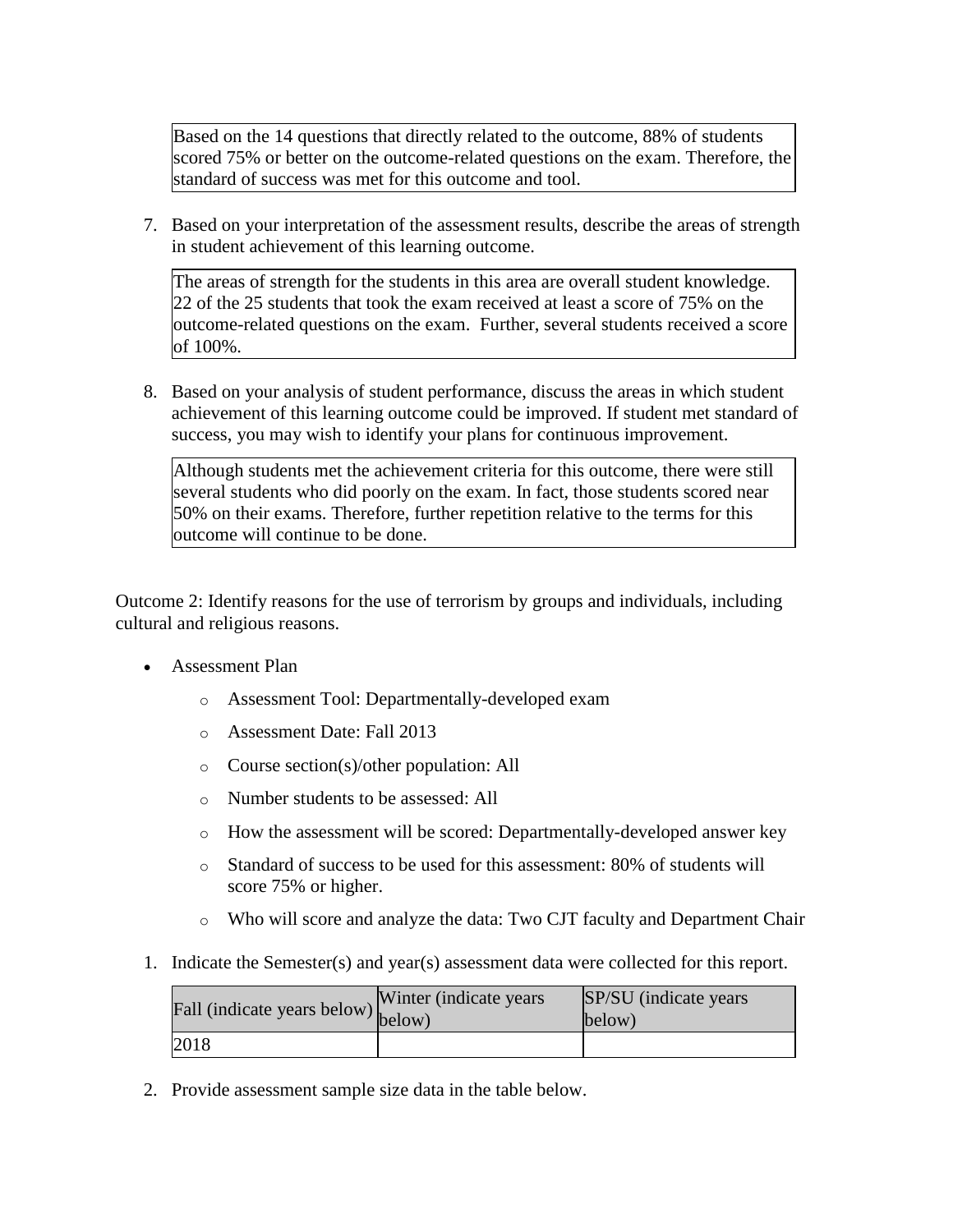| # of students enrolled | # of students assessed |
|------------------------|------------------------|
|                        | ت                      |

3. If the number of students assessed differs from the number of students enrolled, please explain why all enrolled students were not assessed, e.g. absence, withdrawal, or did not complete activity.

One student did not take any exams.

4. Describe how students from all populations (day students on campus, DL, MM, evening, extension center sites, etc.) were included in the assessment based on your selection criteria.

This was the only section of this course offered this semester.

5. Describe the process used to assess this outcome. Include a brief description of this tool and how it was scored.

The exam consisted of multiple-choice and short answer questions. The multiplechoice questions were scored via an answer key and scantron sheets. The short essay questions were scored by the Instructor on record.

6. Briefly describe assessment results based on data collected for this outcome and tool during the course assessment. Discuss the extent to which students achieved this learning outcome and indicate whether the standard of success was met for this outcome and tool.

Met Standard of Success: Yes

The entire test consisted of 40 points. However, a review of the various questions was completed, and it was noted that 12 questions on this exam directly related to the outcome.

Upon scoring the tool, it was noted that 84% of the students scored at least 75% on the outcome-related questions on the exam. Based on this criteria, the students met the standard of success for this outcome and tool.

7. Based on your interpretation of the assessment results, describe the areas of strength in student achievement of this learning outcome.

Students did well in this area. Overall, 21 of the 25 students who took the exam received at least a 75% score on the outcome-related questions. Further, three students received a 100% on the exam, which were different students than those who received 100% on the previous exam.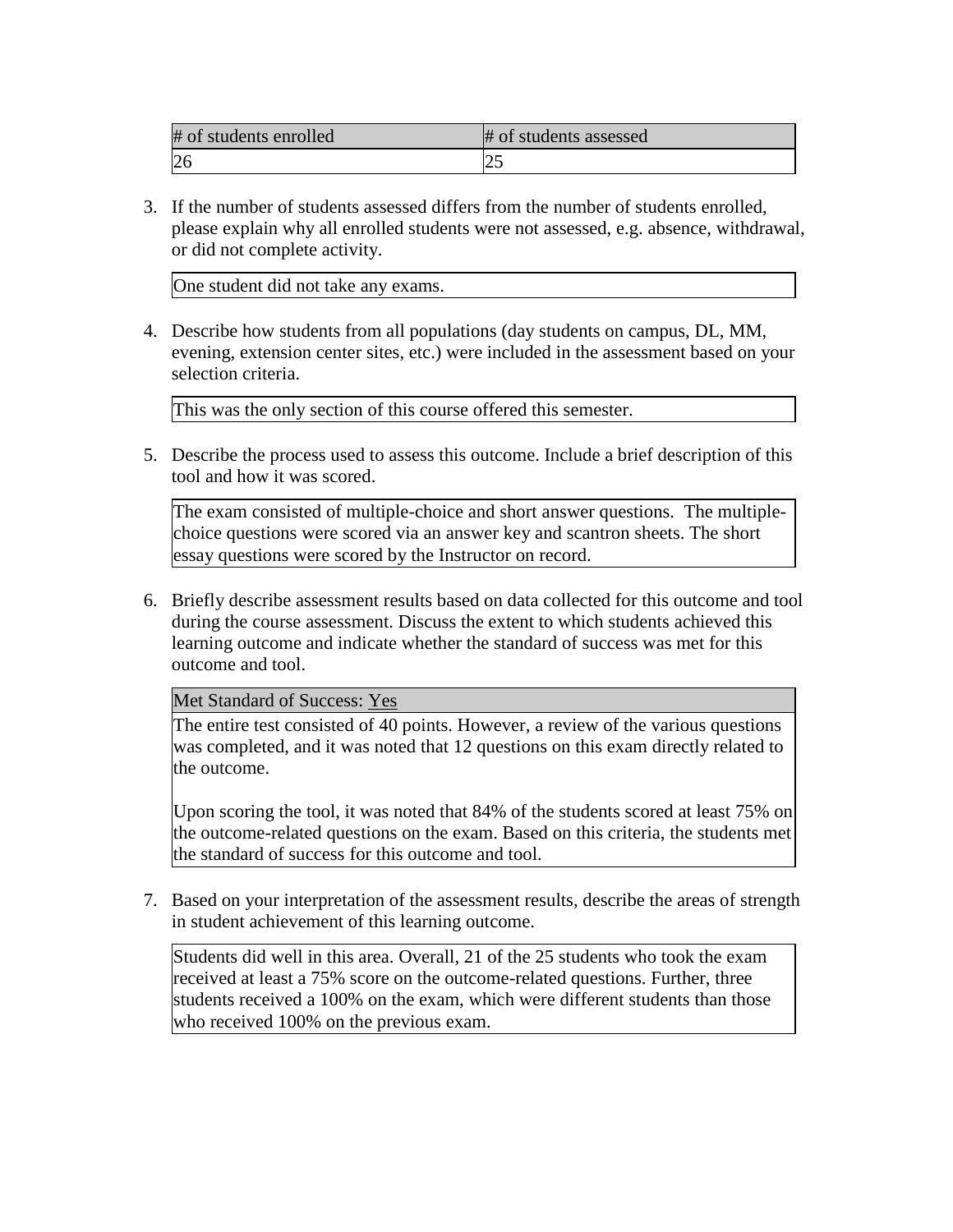8. Based on your analysis of student performance, discuss the areas in which student achievement of this learning outcome could be improved. If student met standard of success, you may wish to identify your plans for continuous improvement.

This tool also met the standard of success. However, there were several students who did not meet the standard of success. Most of these students were different from students in the previous exam who did not do well. Further repetition with the students to increase their knowledge in the subject area will be completed.

Outcome 3: Identify the type of individuals involved with terrorism.

- Assessment Plan
	- o Assessment Tool: Departmentally-developed exam
	- o Assessment Date: Fall 2013
	- o Course section(s)/other population: All
	- o Number students to be assessed: All
	- o How the assessment will be scored: Departmentally-developed answer key
	- o Standard of success to be used for this assessment: 80% of students will score 75% or higher.
	- o Who will score and analyze the data: Two CJT faculty and Department Chair
- 1. Indicate the Semester(s) and year(s) assessment data were collected for this report.

| rall (indicate years below) below) | Winter (indicate years) | SP/SU (indicate years)<br>below) |
|------------------------------------|-------------------------|----------------------------------|
| 2018                               |                         |                                  |

2. Provide assessment sample size data in the table below.

| # of students enrolled | # of students assessed |
|------------------------|------------------------|
| 26                     | ت                      |

3. If the number of students assessed differs from the number of students enrolled, please explain why all enrolled students were not assessed, e.g. absence, withdrawal, or did not complete activity.

Two exams were not located, and one student did not take any of the exams.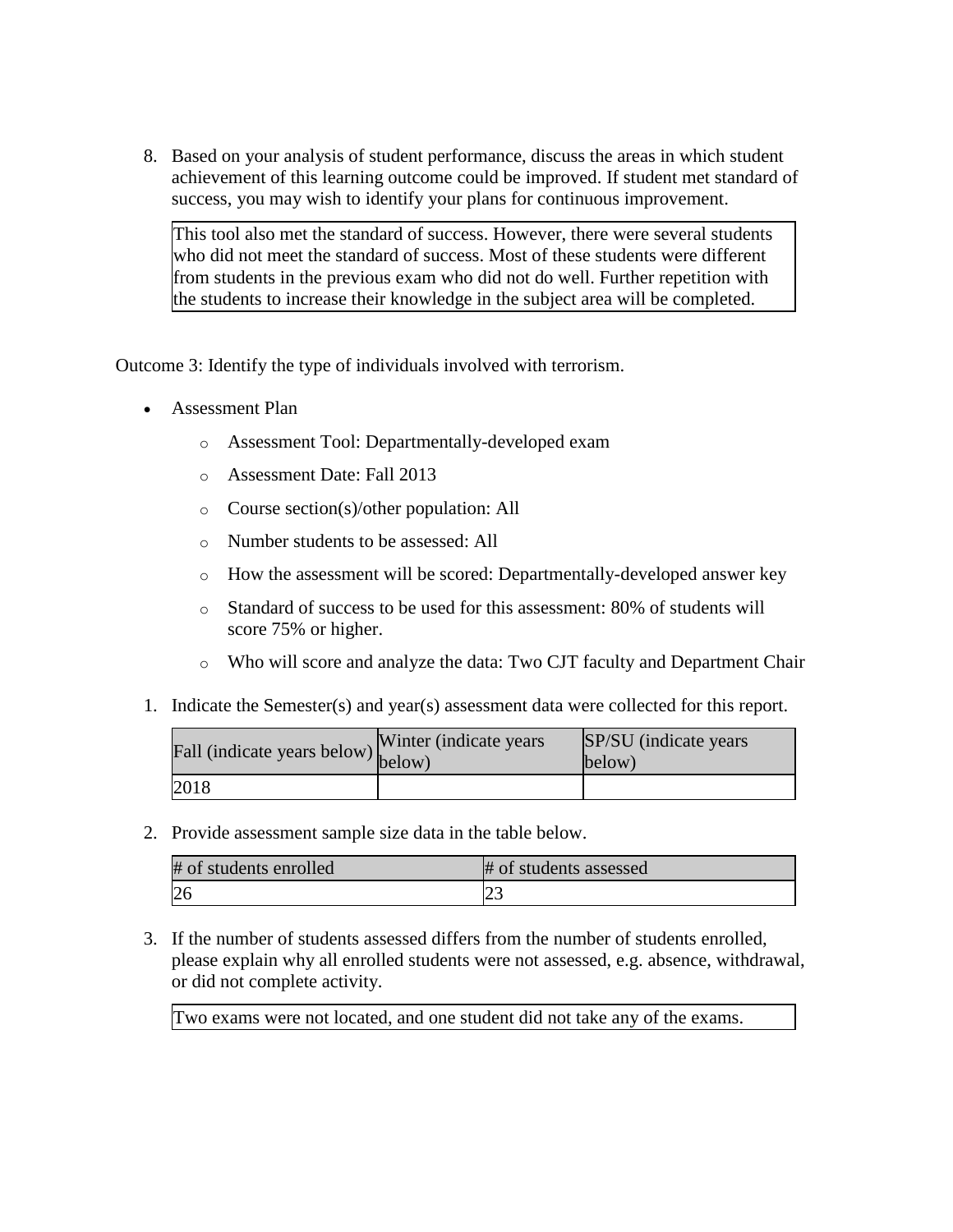4. Describe how students from all populations (day students on campus, DL, MM, evening, extension center sites, etc.) were included in the assessment based on your selection criteria.

There was only one section of this course offered during this semester.

5. Describe the process used to assess this outcome. Include a brief description of this tool and how it was scored.

The entire exam consisted of 40 points. The exam consisted of multiple-choice and short answer questions. The multiple-choice questions were scored via an answer key and scantron. The short-essay questions were scored by the Instructor on record.

6. Briefly describe assessment results based on data collected for this outcome and tool during the course assessment. Discuss the extent to which students achieved this learning outcome and indicate whether the standard of success was met for this outcome and tool.

Met Standard of Success: No

The entire exam consisted of 40 points. However, a review of the various questions was completed, and it was noted that 11 questions on this exam directly related to the outcome.

Based on the 11 questions that directly related to the outcome, 56% of students scored 75% or better on the outcome-related questions on the exam. Therefore, the standard of success was not met for this outcome and tool.

7. Based on your interpretation of the assessment results, describe the areas of strength in student achievement of this learning outcome.

The students appear to have done well in the questions that did not require specific dates or date-related information to answer the question.

8. Based on your analysis of student performance, discuss the areas in which student achievement of this learning outcome could be improved. If student met standard of success, you may wish to identify your plans for continuous improvement.

Overall, the students did not do well on this exam. The students appear to have had difficulty when specific dates were introduced as an indicator of an event. A review of the exam and probable changing of the question wording/removal of the questions will be completed.

Outcome 4: List the government agencies responsible to investigate terrorism and some of the investigative techniques that are used.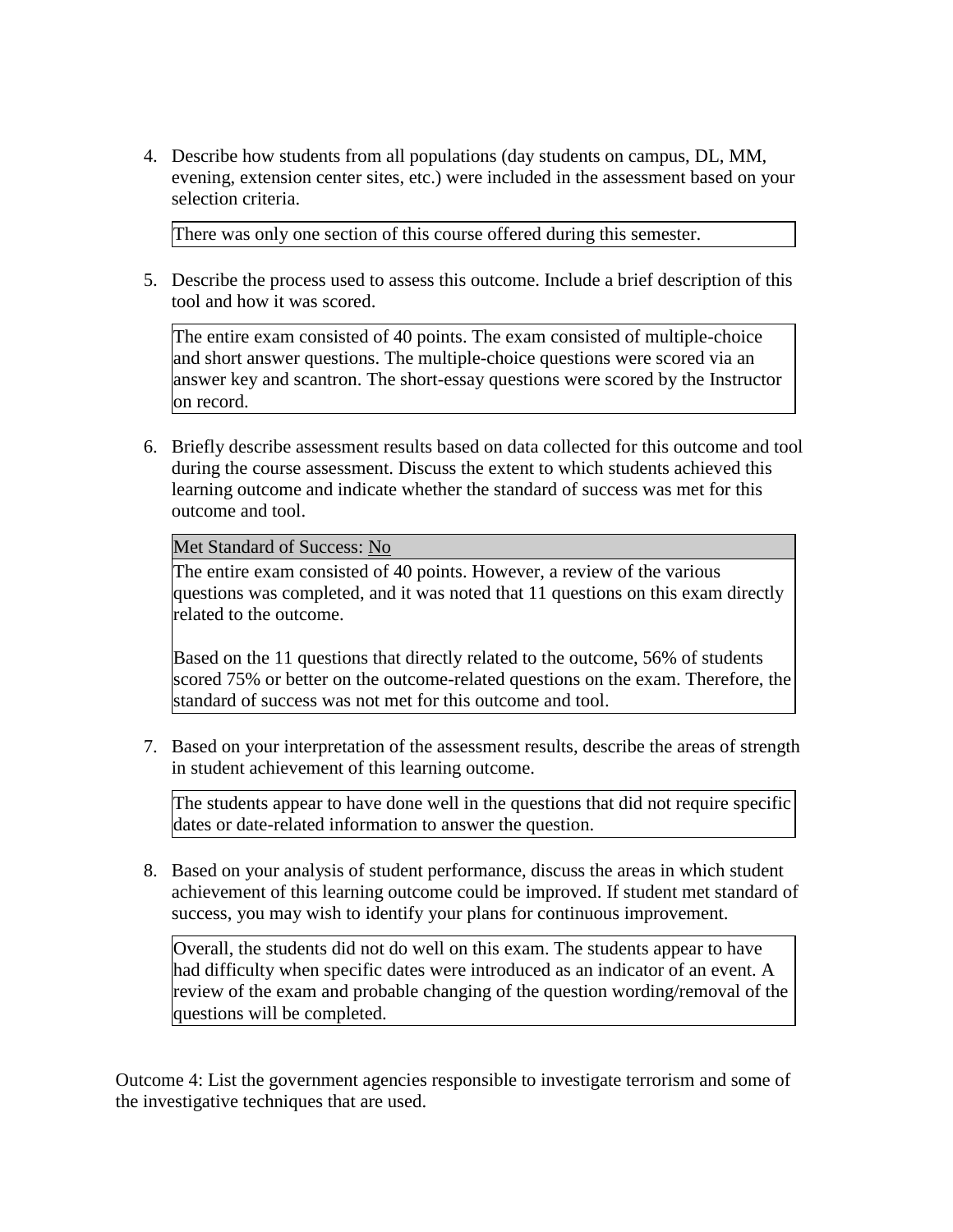- Assessment Plan
	- o Assessment Tool: Departmentally-developed exam
	- o Assessment Date: Fall 2013
	- o Course section(s)/other population: All
	- o Number students to be assessed: All
	- o How the assessment will be scored: Departmentally-developed answer key
	- o Standard of success to be used for this assessment: 80% of students will score 75% or higher.
	- o Who will score and analyze the data: Two CJT faculty and Department Chair
- 1. Indicate the Semester(s) and year(s) assessment data were collected for this report.

| Fall (indicate years below) below) | Winter (indicate years) | SP/SU (indicate years)<br>below) |
|------------------------------------|-------------------------|----------------------------------|
| 2018                               |                         |                                  |

2. Provide assessment sample size data in the table below.

| # of students enrolled | # of students assessed |
|------------------------|------------------------|
| 26                     | ∼                      |

3. If the number of students assessed differs from the number of students enrolled, please explain why all enrolled students were not assessed, e.g. absence, withdrawal, or did not complete activity.

One student did not take any exams.

4. Describe how students from all populations (day students on campus, DL, MM, evening, extension center sites, etc.) were included in the assessment based on your selection criteria.

There was only one section of this course offered in Fall of 2018.

5. Describe the process used to assess this outcome. Include a brief description of this tool and how it was scored.

The exam consisted of multiple-choice and short answer questions. The multiplechoice questions were scored via an answer key and scantron sheets. The short essay questions were scored by the Instructor of record.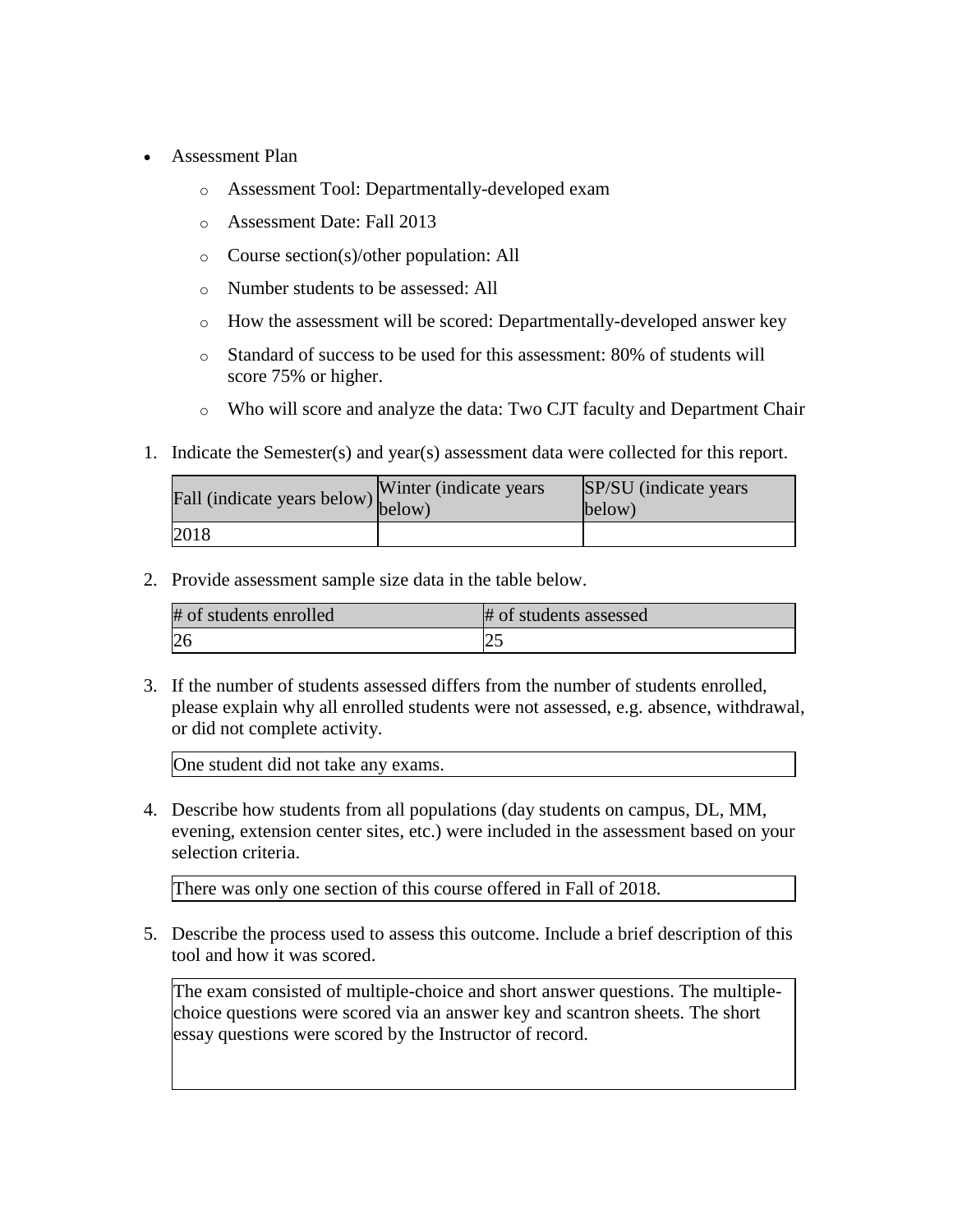6. Briefly describe assessment results based on data collected for this outcome and tool during the course assessment. Discuss the extent to which students achieved this learning outcome and indicate whether the standard of success was met for this outcome and tool.

Met Standard of Success: Yes

The entire exam consisted of 40 points. However, a review of the various questions was completed, and it was noted that 20 questions on this exam directly related to the outcome.

Based on the 20 questions that directly related to the outcome, 87% of students scored 75% or better on the outcome-related questions on the exam. Therefore, the standard of success was met for this outcome and tool.

7. Based on your interpretation of the assessment results, describe the areas of strength in student achievement of this learning outcome.

Overall, the students did well in this area. 87% of those students that took the exam received a score of 75% or higher on the outcome-related questions on the exam. Several students received a perfect score on the exam questions, and several of these students had not received a perfect score prior.

8. Based on your analysis of student performance, discuss the areas in which student achievement of this learning outcome could be improved. If student met standard of success, you may wish to identify your plans for continuous improvement.

The outcome standard was met for this section as well. Overall, several of the students who did poorly on this exam did poorly on previous exams as well. When a pattern is noted in individual student performance, attempted referral to tutoring or reaching out to the students will be considered.

#### **III. Course Summary and Intended Changes Based on Assessment Results**

1. Based on the previous report's Intended Change(s) identified in Section I above, please discuss how effective the changes were in improving student learning.

N/A

2. Describe your overall impression of how this course is meeting the needs of students. Did the assessment process bring to light anything about student achievement of learning outcomes that surprised you?

Overall, the students are doing well in the course. The review of exam # 3 and the rather poor results was a surprise. Re-evaluation of that testing tool is needed to root out the nature of the struggle for the students.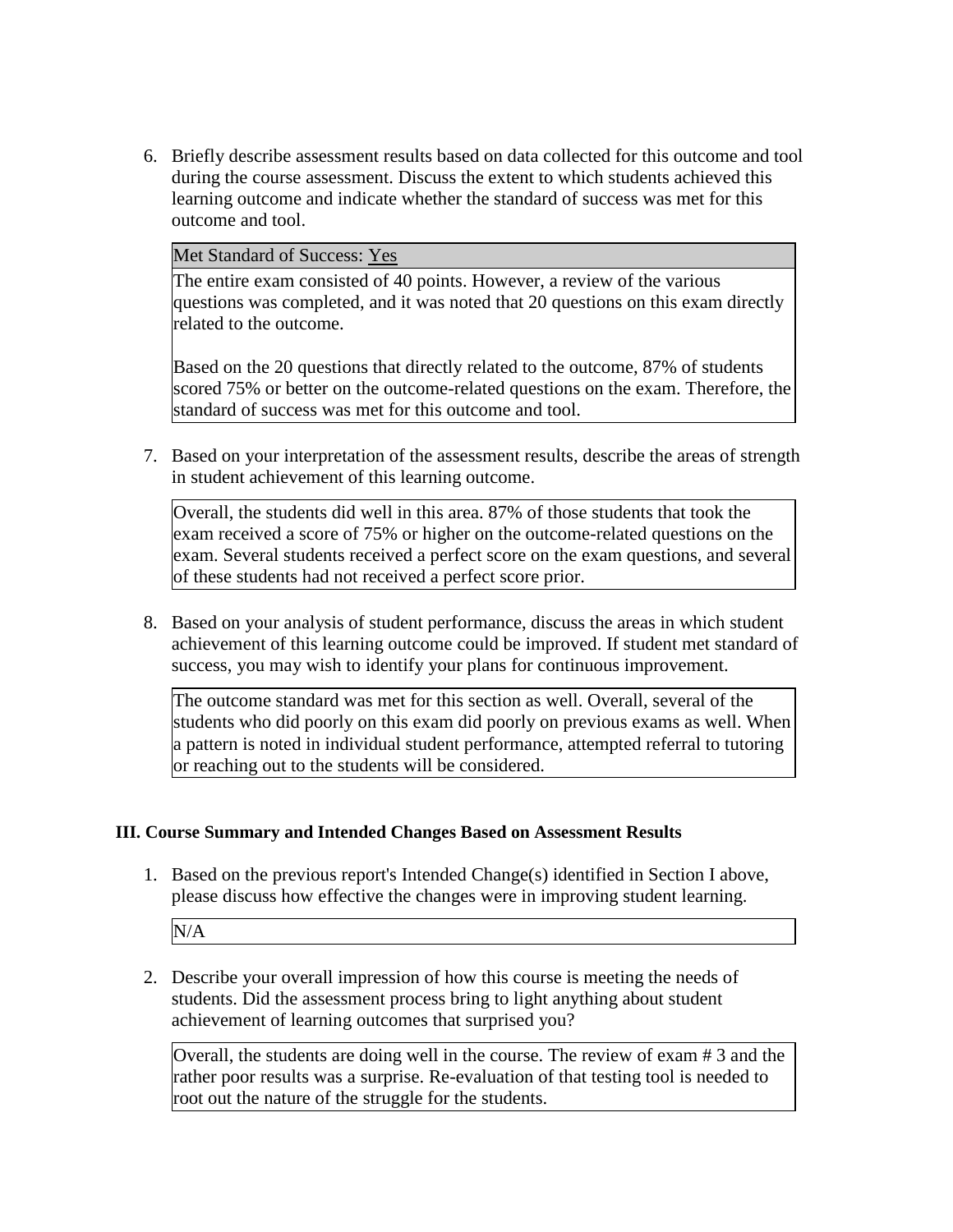3. Describe when and how this information, including the action plan, was or will be shared with Departmental Faculty.

The Instructor on record and both full-time employees were intimately involved in this evaluation process.

4.

Intended Change(s)

| <b>Intended Change</b>                                                           | Description of the<br>change                                                                                                                                                                                    | Rationale                                                                                                                                                                                                                                       | Implementation<br>Date |
|----------------------------------------------------------------------------------|-----------------------------------------------------------------------------------------------------------------------------------------------------------------------------------------------------------------|-------------------------------------------------------------------------------------------------------------------------------------------------------------------------------------------------------------------------------------------------|------------------------|
| <b>Assessment Tool</b>                                                           | A review of test # 3 $ 75\%$ or better, and<br>determine what can pattern of date-<br>be done to maintain related difficulties,<br>academic rigor<br>while reducing the<br>challenges shown<br>by the students. | With only 56% of<br>the students<br>receiving a grade of<br>will be completed to what appears to be a<br>re-wording the<br>exam so as not to<br>rely as much on<br>dates and still<br>provide academic<br>rigor may increase<br>student scores. | 2020                   |
| <b>Course Materials</b><br>(e.g. textbooks,<br>handouts, on-line<br>ancillaries) | Further repetition of<br>terms related to<br>Outcome 1                                                                                                                                                          | Additional<br>emphasis on terms<br>should improve<br>student learning in<br>weaker areas of this<br>outcome.                                                                                                                                    | 2020                   |
| <b>Course Materials</b><br>(e.g. textbooks,<br>handouts, on-line<br>ancillaries) | Further repetition of<br>concepts related to<br>Outcome 2                                                                                                                                                       | <b>Additional</b><br>emphasis on weaker<br>concepts related to<br>this outcome should<br>improve student<br>learning.                                                                                                                           | 2020                   |
| Other:<br>Tutoring/Additional out to struggling<br>help                          | Monitor student<br>performance; reach<br>students and/or<br>suggest tutoring.                                                                                                                                   | It is important to<br>continually monitor<br>student progress<br>and reach out to<br>struggling students<br>as often as possible<br>throughout the<br>course. Offering                                                                          | 2020                   |